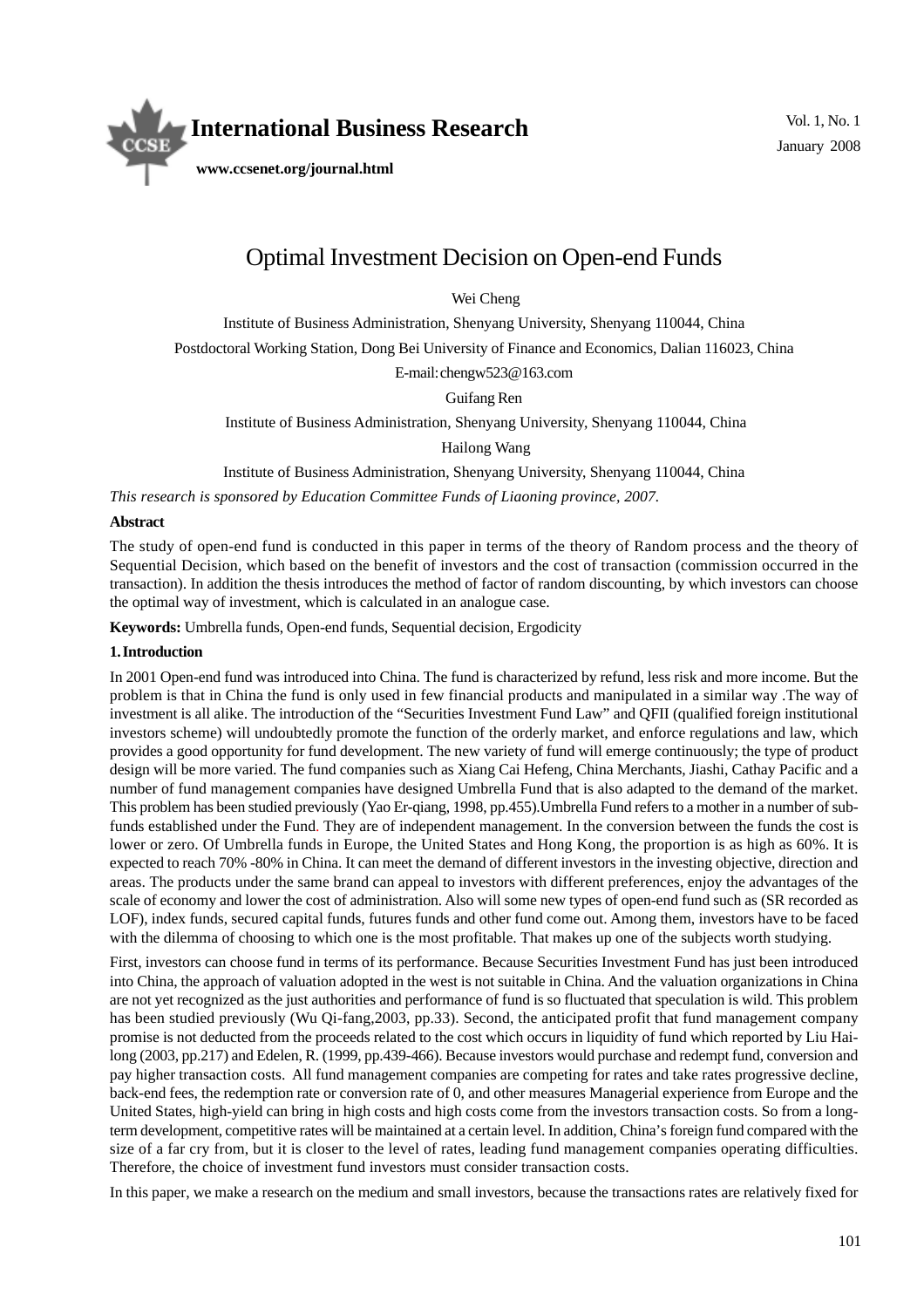them, and transaction costs directly affect the profit number. In the course of the study, with discounts to the sequential theory-based decision-making process, and in accordance with open-end fund investment existence of two rates are different from the past, the discount factor random formula, the establishment of a model, through calculating, the optimal draw more accurate decision-making.

#### **2. Sequential basic tenets of the decision-making process**

Markov process with the assumption that a state of N, from the state  $i$  to the state has shifted to step k ways, each

way recorded as 1,2 k ... ... K, the probability of occurrence for the k transfer  $p_{ij}^{k}$ , for the corresponding profit  $r_{ij}^{k}$ ,

 $v_i(n)$  said from the beginning *i* of the transfer *n* of maximum profit, and the following recursive relationship

between  $v_i(n+1)$  and  $v_j(n)$ 

$$
v_i(n+1) = \max_{k} \sum_{j=1}^{N} p_{ij}^{k} [r_{ij}^{k} + v_j(n)] \qquad i = 1, 2, ..., N
$$
 (1)

If

$$
q_i^{\ k} = \sum_{j=1}^N p_{ij}^{\ k} r_{ij}^{\ k} \tag{2}
$$

Then (1) can be written as

$$
v_i(n+1) = \max_k [q_i^{k} + \sum_{j=1}^{N} p_{ij}^{k} v_j(n)]
$$
\n(3)

Above  $q_i^k$  ground state *i* with the first k form of a transfer of the average profit (profit expectations).

Now considering the process of transfer of part of the loss, the introduction of random discount factor  $\alpha_i^k$ ,  $\lambda_i^k$  $\lambda_j^k$ . From (3) losses can be divided into two parts: one part state *i* with the first k form of a transfer of the average to state j, Have to pay the cost ratio is the ratio recorded as losses  $\lambda_j^k$ , then (3) can be changed into

$$
v_i(n+1) = \max_k [(1 - \alpha_i^k) q_i^k + \sum_{j=1}^N (1 - \lambda_j^k) p_{ij}^k v_j(n)]
$$
\n(3')

 $v_i(n+1)$  means started from the state *i* that the transfer of the n +1 times.  $\alpha_i^k$  means from the state *i* of the *k* 

form of a transfer to loss ratio of  $j$ .  $\lambda_j^k$  is the N-step transfer of the remaining loss ratio.

We know alignment of the Markov chain has the following theorem. (G. B. Gnedenko, 1956 and Wang Zi-kun, 1976).

Theorem 1: With a S+1 finite state of the homogeneous Markov chain  $\{\xi_n\}$ , if the existence of positive integers  $n_0$ ,

made of all  $i, j = 0,1,2,...,s$  exist  $p_{ij}(n_0) > 0$ , this Markov chain is through the state, that is, when the number  $n \rightarrow \infty$  transfer probability exists Limit

$$
\lim_{n\to\infty}p_{ij}(n)=\pi_j\tag{4}
$$

The beginning has nothing to do with the state of  $i$ ,  $\pi_j$  meet equations

$$
\pi_j = \sum_{i=0}^s \pi_i p_{ij} \qquad (j = 0, 1, 2, ..., s)
$$

And

$$
\pi_j > 0 \qquad \sum_{j=0}^s \pi_j = 1 \tag{5}
$$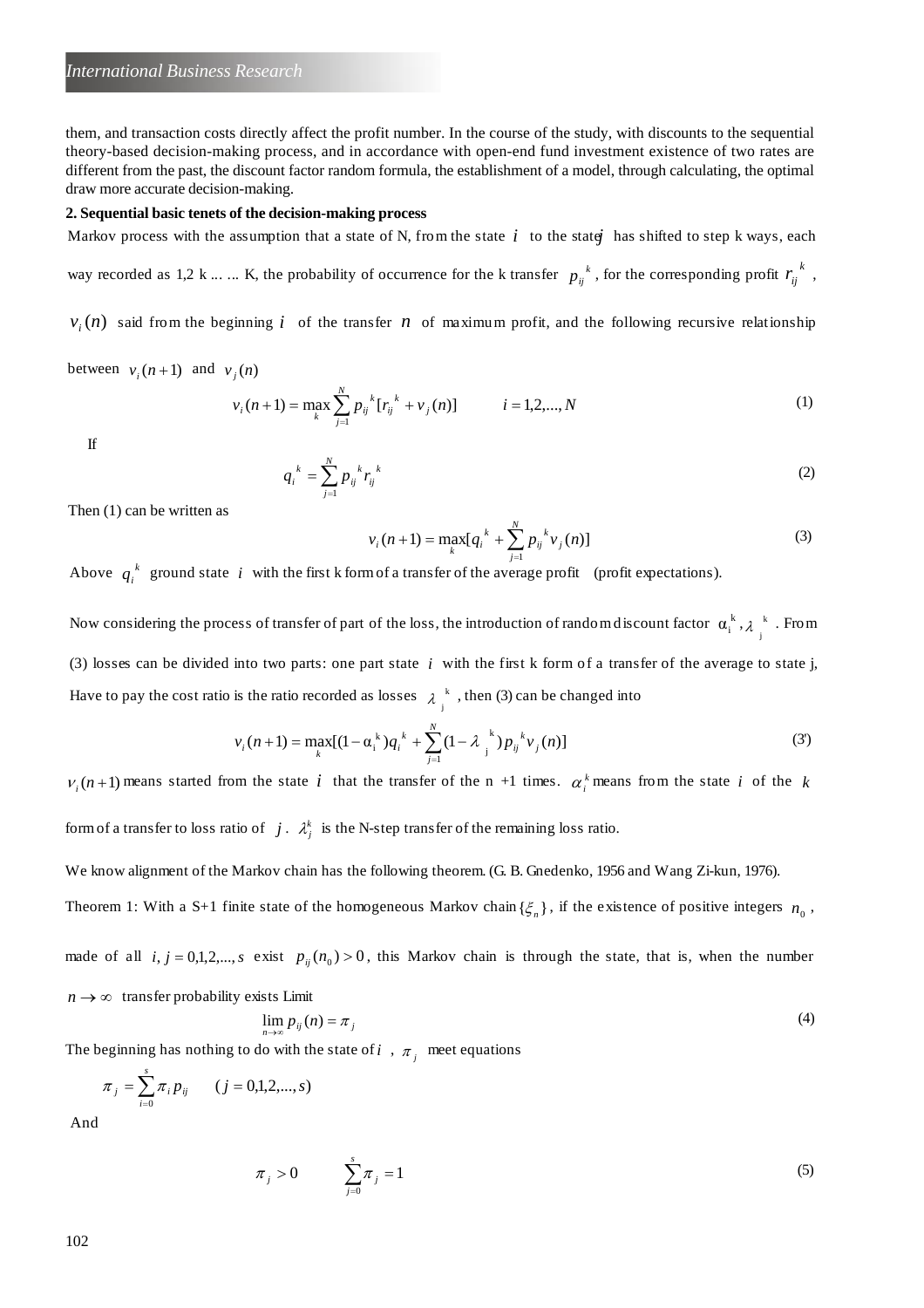is the only solution.

Now considering all the states through the *N* -state Markov process. Assuming that the transfer process can be long-term, and considering the process depends on the total expected profit frequency of the transfer system, the total number of transfers *n* profit with the increase of constantly changing. Because the process is after all the states, there is a probability  $\pi_i$  limit state has nothing to do with the initial state. Basing (3) where each transfer with a way to use the k, can be removed from the right side of great symbolic value  $\max_k$ , Anything dealing with the two sides of the  $\mathbb{Z}$  transform from the literature symbolic Z-transform from the literature available:

$$
v_i(n) = n g_i^k + v_i \tag{6}
$$

This is that abscissa is n, Y-axis equation is  $v_i(n)$  for coordinate surface point  $(n, v_i(n))$  changing an artwork when

 $n \to \infty$ , which is the approximation line.  $v_i$  is the approximation line nodal increment on the axis of bank, at present

$$
g_i^k = \sum_{j=1}^N \pi_j q_j^k \tag{7}
$$

*k*  $g_i^k$ : from state *i* begins to change *n* times, and average changing under *k* kinds of metastasis way every time in

mansion earns profit when pretty big.  $q_j^k$ : Be that many times we use k kinds of way to begin to change from state

the transferred average earns profit every time. When thinking that process is chain only when one cycles and every state gets through, so it is having same earning profit g after all beginning state changes many times suitable, see R. A. Howard in 1963.

$$
g = \sum_{j=1}^{N} \pi_j q_j \tag{8}
$$

Now (6) becomes

$$
v_i(n) = ng + v_i \qquad i = 1, 2, ..., N \tag{9}
$$

Put (9) style into (3) style is got on the right,

$$
v_i(n+1) = \max_k [q_i^{k} + ng + \sum_{j=1}^{N} p_{ij}^{k} v_j]
$$

Be that (10) style is write be accomplished

$$
v_i(n+1) = \max_k w_i^k + ng \tag{10}
$$

Can use as the checkout number that every state asks to maximization, n in style (4) and style (9) exchange into  $n + 1$ , we get  $v_i(n+1) = (n+1)g + v_i$  $i = 1, 2, ..., N$ 

Which right holds substitution arriving at

$$
v_i(n+1) = [q_i^k + \sum_{j=1}^N p_{ij}^k v_j(n) + ng]
$$
  
Get a set of equations

 $g + v_i = q_i^k + \sum_{j}^{N} p_{ij}^k v_j$   $i = 1, 2, ..., N$ *j k ij k*  $i = q_i^k + \sum p_{ij}^k v_j$   $i = 1, 2, ...,$  $+\nu_i = q_i^k + \sum_{j=1}^N p_{ij}^k \nu_j$   $i =$ (11)

Considering the loss part when the process is changing, introducing random discount factor, (11) style become:

$$
g + v_i = (1 - \alpha_i^k)q_i^k + \sum_{j=1}^N (1 - \lambda_j^k) p_{ij}^k v_j \qquad i = 1, 2, ..., N
$$
 (11)

### **3. Order passes through the decision process algorithm step**

Order birthplace decision process algorithm as follows:

First step:

Order 
$$
t = 1
$$
,  $v_j(0) = 0$  Calculate the checkout number  $w_i^k = (1 - \alpha_i^k)$ ,  $q_i^k = \sum_{j=1}^N (1 - \alpha_i^k) p_{ij}^k r_{ij}^k$  when

$$
w_i^l = \max_{1 \le k \le K} w_i^k
$$
, order  $l = d_i^1$ ,  $i = 1, 2, \dots, N$ .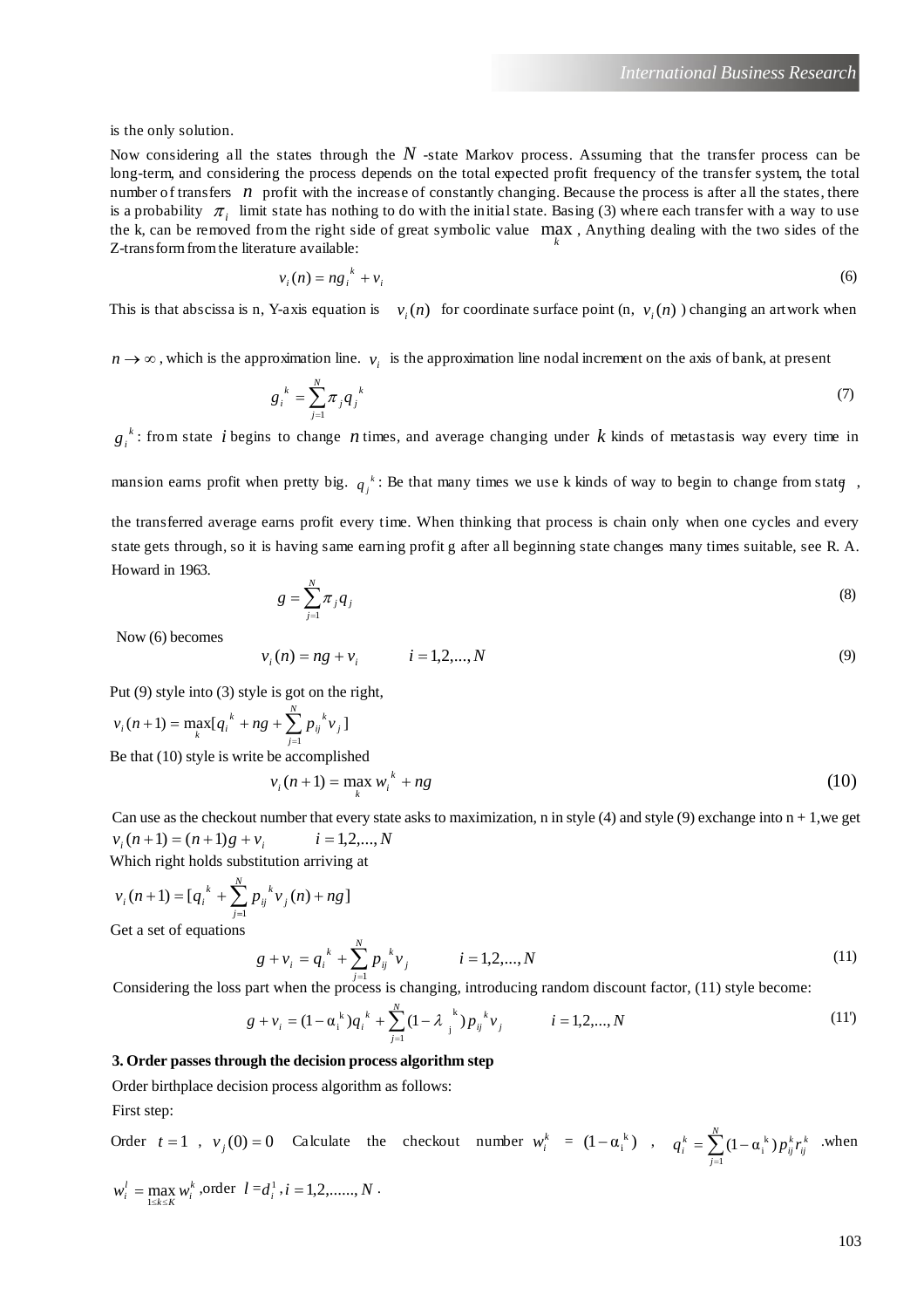Be once optimized decision-making  $D^1 = (d_1^1, d_2^1, ..., d_N^1)^T$  calculate  $q_i^{d_i^1} = \sum_{i=1}^N (1 - \alpha_i^{d_i^1}) p_{ii}^{d_i^1} r_i^{d_i^1}$  $\frac{d}{dt} = \sum_{j=1}^{l} (1 - \alpha_i^{d_i^1}) p_{ij}^{d_i^1} r_{ij}^{d_i^1}$ *N j*  $q_i^{d_i^1} = \sum_{i=1}^N (1 - \alpha_i^{d_i^1}) p_{ij}^{d_i^1} r_i^2$  $=$   $\sum$  (1 – (12)

Solve a set of equations,

$$
g + v_i = (1 - \alpha_i^{d_i^1}) q_i^{d_i^1} + \sum_{j=1}^N (1 - \lambda_{j}^{d_i^1}) p_{ij}^{d_i^1} v_j, i = 1, 2, \dots, N \text{ gain that } g, v_1, v_2, \dots, v_N.
$$
  
Second step: order t=2

Calculate the checkout number 
$$
w_i^k = (1 - \alpha_i^k)q_i^k + \sum_{j=1}^N (1 - \lambda_j^k) p_{ij}^k v_j
$$
, when  $w_i^l = \max_{1 \le k \le K} w_i^k$ , order

$$
d_i^2 = l \; , i = 1, 2, \ldots, N \; .
$$

Have to optimize decision-making the 2nd time  $D^2 = (d_1^2, d_2^2, ..., d_N^2)^T$ . As above recursion until the mansion t step, calculate

$$
q_i^{d_i^t} = \sum_{j=1}^N p_{ij}^{d_i^t} r_{ij}^{d_i^t} \tag{13}
$$

Solve a set of equations

$$
g + v_i = (1 - \alpha_i^{d_i}) q_i^{d_i^t} + \sum_{j=1}^N (1 - \lambda_{j}^{d_i^t}) p_{ij}^{d_i^t} v_j \qquad i = 1, 2, \dots, N
$$
 (14)

Gain that  $g, v_1, v_2, ..., v_N$ .

Calculate  $\lambda = |D^t - D^{t-1}|$ , when  $\lambda \leq \varepsilon$ , stop order birthplace iteration, *g* is to be that the maximum earns profit. Otherwise, order  $t = t + 1$ , shift to the mansion t step.

In the arbitrarily  $\epsilon$  is small positive number which is being appointed as to shifting to an earlier date in algorithm, (.) expresses the vector model. Reason is demonstrable  $v_N = 0$  does not affect the person optimizing result in untying

set of equations process middle order. And reason is demonstrable, if tactics Bearning profit is slapg  $^B$ , iteration tactics

of time as soon as order birthplace A earning profit is slap  $g^A$ , then  $g^A \geq g^B$ , which reported by R. A. Howard in

1963.

#### **4. Open-end funds investment decision calculates an example**

Following ascertains the open-ended fund investment decision considering transaction costs according to iteration method of tactics.

*4.1 Fundamental hypotheses*

(1).Assumes that the investor invests in a single day, redeems or changes a fund, but calls back a fund no forever or.

(2). Assumes that the fund management company wants to long range to continue to manage, and every kind of type fund there exists in long range.

#### *4.2 Variables explanation*

Since our country fund manages lower open-ended fund of company flag great majority at present, that every fund manages the lower fund of company flag only when are one future may be a various type's affirmatively. Think that the event composing condition's has pure probability in the process of Markov. Consider a series of random experiments, at every time the experiment is only limited or countable be the fundamental event more infinitely  $A_i$  (i=1,2,3…) may happen. Say

system is in state right away Α*<sup>i</sup>* . This problem moves downwards in fundamental hypothesis premise, we can manage a

company being regarded as state with every fund, buying different type fund under the flag being regarded as metastasis way, the stock fund, bond fund, balance fund wait for instance. Then thinking that every fund manages company's every kind of type fund is investment, some funds which the investor is invested in surely manage some company's kind of type funds. Umbrella shape fund is appearing, feasible fund type enriches especially, choice foundation of investor is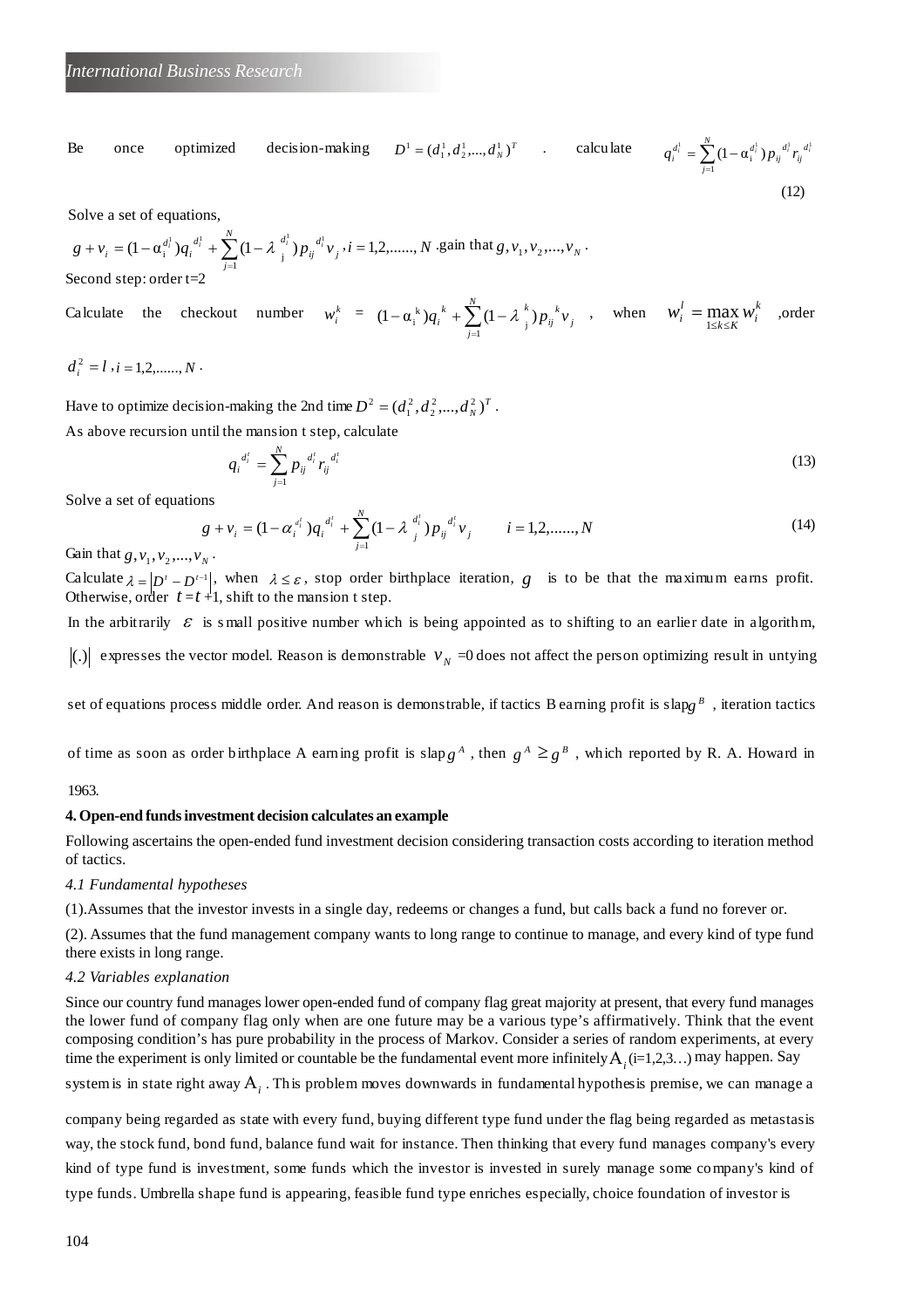more. Change probability being able to do estimation from history data, difference of earning profit being able to win front and back two funds avails according to metastasis process asks for. Random discount factor $\alpha_i^k$  representing to buy the kind of type k fund the mansion i fund manage company mansion buys rate,  $\lambda_j^k$  representing surplus n changes every step transferred rate, it can give to out from underneath formula

$$
1 - \lambda_j^k = (1 - \alpha_j^p)(1 - \beta_i^m) \qquad i = 1, 2, \dots, N \qquad j = 1, 2 \dots N \tag{15}
$$

When  $I \neq j$ ,  $\beta_i^m$  representing to redeem the i fund managing the m kind of type fund rate,  $\alpha_j^p$  representing to buy the kind of type p fund from the j fund manage company the buying rate. When  $i=j$ ,  $\beta_i^m$  representing redeems rate to be 0;  $(m \neq p)\alpha_j^p$  representing the changing rate which is buying another type of the same company fund, It can be that 0 also can be not 0; (m=p)  $\alpha_j^p = \beta_i^m = 0$ , Be that the fund not being in progress changes.  $1 - \beta_i^m$  representing to gain which remove the redemption rate which is the i fund management company m types funds,  $1 - \alpha_j^p$  representing to remove the rate which is from the purchase of the first j fund management company first p types of funds,  $1 - \lambda_j^k$  can

use  $(1 - \alpha_j^p)(1 - \beta_i^m)$  that be removed after the transaction costs of the actual proceeds.

*4.3 Simulation examples are given below*

As shown in table 1 data:

| <b>State</b> | Mode           | Applicatio<br>n rates | Transf<br>er rates | Transfer<br>probability |            | Profit       |                | Step transfer<br>Profit |
|--------------|----------------|-----------------------|--------------------|-------------------------|------------|--------------|----------------|-------------------------|
| $\mathbf{i}$ | $\bf k$        | $\alpha_i^k$          | $\lambda_i^k$      | $p_{i1}^k$              | $p_{i2}^k$ | $r_{i1}^k$   | $r_{i2}^k$     | $(1-\alpha_i^k)q_i^k$   |
| 1            | 1              | 1.5%                  | 2%                 | 0.5                     | 0.5        | 9            | 3              | 5.91                    |
|              | $\overline{2}$ | 2%                    | 3%                 | 0.8                     | 0.2        | 4            | $\overline{4}$ | 3.92                    |
| 2            | 1              | 1%                    | 1%                 | 0.4                     | 0.6        | 3            | $-7$           | $-2.97$                 |
|              | $\overline{2}$ | 1.5%                  | 0.5%               | 0.3                     | 0.7        | $\mathbf{1}$ | $-19$          | $-12.805$               |
|              | 3              | 3%                    | 3%                 | 0.7                     | 0.3        | 6            | 8              | 6.402                   |

Table 1. Open-end fund initial investment decision-making data tables

According to the data in table 1 which can be optimal investment strategy

D= $[1,3]$ <sup>T</sup>. That is a long-term shift, the first fund management company's first type of fund benefit the most, the second fund management company third types of fund profit-largest. To calculate here is simple, relatively few data is used only on the first iteration concluded. Each iteration is in fact resulting in a corresponding transfer rate, which will eventually come to the fund of the largest fund company profits to every fund company. Such investors can choose one or more funds according to their personal preferences for investment.

#### *4.4 The problem that should be stated*

(1). Although we do not directly consider the scale of the fund putting its impact on investment decisions, but to some extent transaction costs has been reflected.